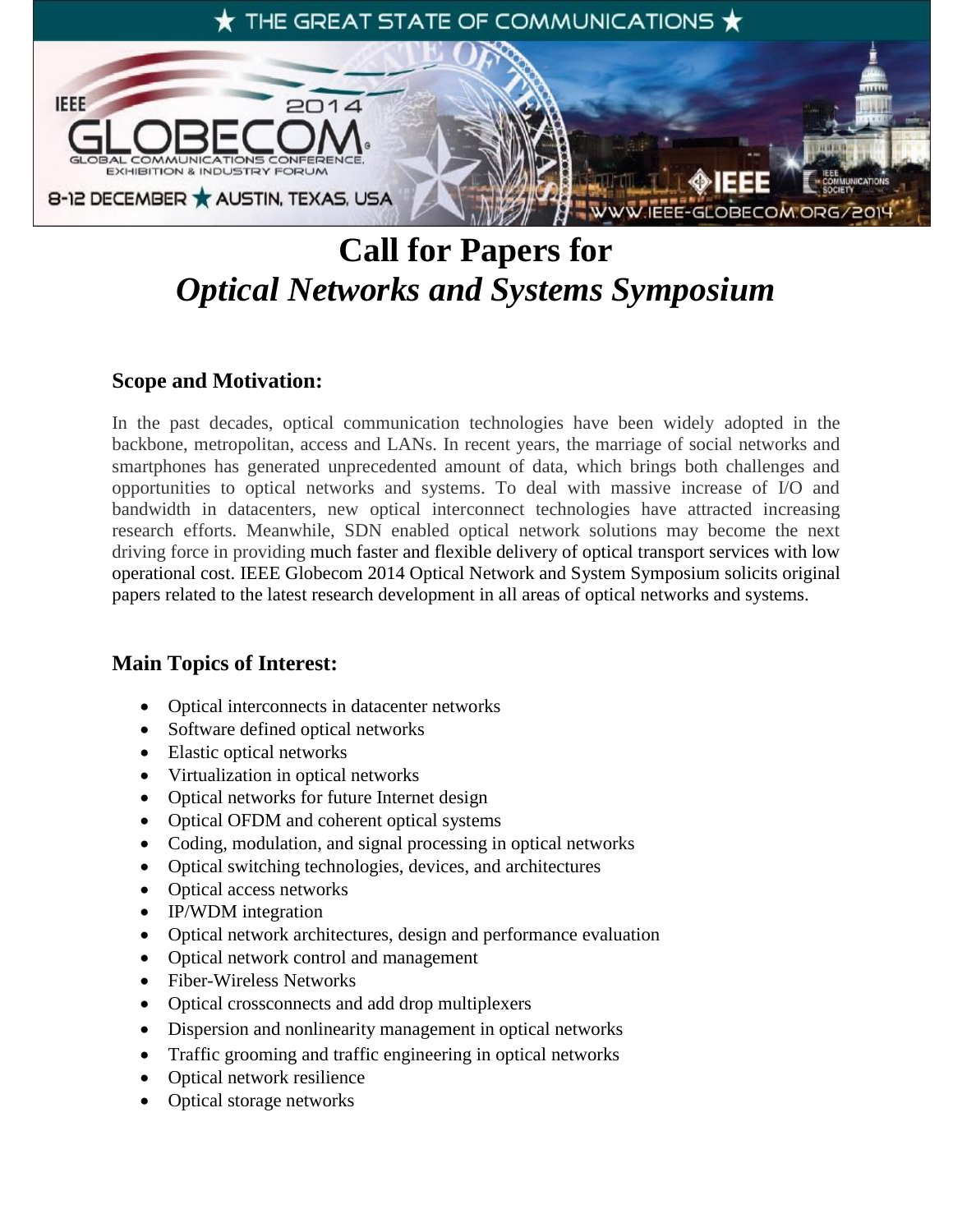- Optical network testbeds and experiments
- Optical translucent networks
- Energy efficient/green optical networks and systems
- Multi-domain and multi-layer optical networks
- Free space optics
- Optical network security
- Optical virtual private networks
- Physical-layer impairment-aware optical network design and traffic engineering
- Optical broadcast, multicast, manycast, and anycast

#### **Sponsoring Technical Committees:**

- Optical Networking
- Computer Communication

# **How to Submit a Paper:**

The IEEE Globecom 2014 website provides full instructions on how to submit papers. You will select the desired symposium when submitting. **The paper submission deadline is April 1, 2014. Unlike recent ICC's and Globecom's, this is a hard deadline that will not be extended.**

# **Symposium Co-Chairs:**

- Jianping Wang, City University of Hong Kong, Hong Kong SAR, China, [jianwang@cityu.edu.hk](mailto:jianwang@cityu.edu.hk)
- Yusheng Ji, National Institute of Informatics, Japan, [kei@nii.ac.jp](mailto:kei@nii.ac.jp)
- Muriel Médard, Massachusetts Institute of Technology, USA, Email: [medard@mit.edu](mailto:medard@mit.edu)

Biographies:



Jianping Wang is currently an associate professor in the Department of Computer Science at City University of Hong Kong. She received her BSc and MSc degrees from Nankai University in 1996 and 1999 respectively, and her Ph.D. degree from University of Texas at Dallas in 2003. Prior to joining CityU, she worked at Georgia Southern University and University of Mississippi as an assistant professor. Her research interests include optical networking, dependable networking,